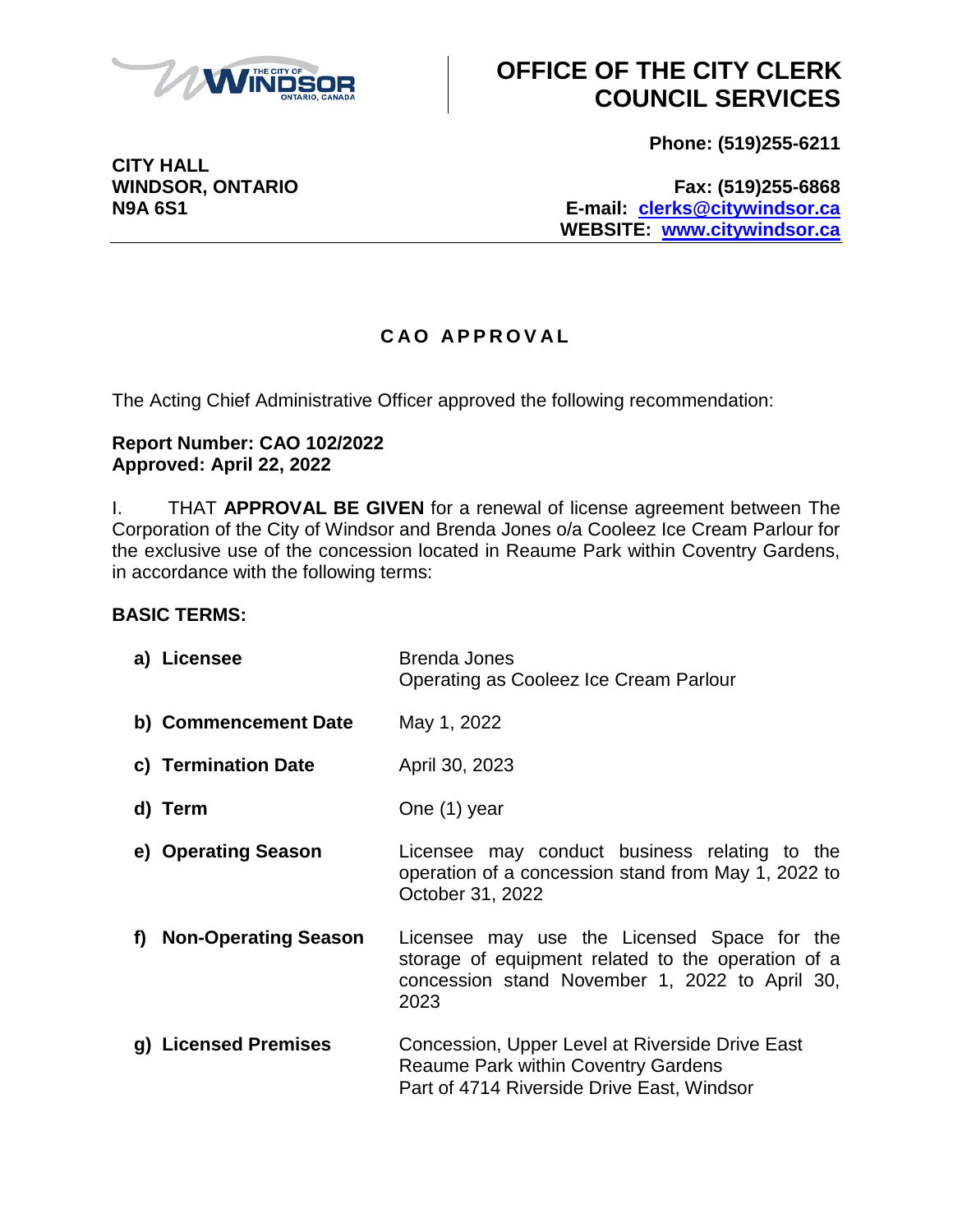

**Phone: (519)255-6211**

**CITY HALL**

**WINDSOR, ONTARIO Fax: (519)255-6868 N9A 6S1 E-mail: [clerks@citywindsor.ca](mailto:clerks@citywindsor.ca) WEBSITE: [www.citywindsor.ca](http://www.citywindsor.ca/)**

- **h) Area of Licensed Space** Storage Space: 100 square feet Washroom Space: 250 square feet **Total Area: 350 square feet**
- **i) Operating Season** License Fee  $$6,875.16, plus HST$
- **j)** Monthly License Fee  $$1,145.86$ , plus HST, payable on the 1<sup>st</sup> day of each month during the Operating Season, commencing May 1, 2022
- **k) Security Deposit** None
- **l)** Land Taxes Included in license fee
- **m)** Utilities Included in license fee
- **n) Permitted Use Concession**
- **o) Insurance General Liability Insurance** Minimum Limit \$5,000,000.00 Licensee's Legal Liability Insurance Minimum Limit \$300,000.00 The Corporation of the City of Windsor to be listed as additional insured and 30 days' notice of cancellation
- **p) Renewal None**
- **q) Guarantor** None
- **p) Special Provisions:** Licensee shall comply with the most up-to-date regulations in place under the *Emergency Management and Civil Protection Act*, as amended from time to time, regardless of the frequency of such amendments. Licensee shall also comply with any guidelines and best practices issued by the Province of Ontario or any other governing body in relation to limiting the spread of COVID-19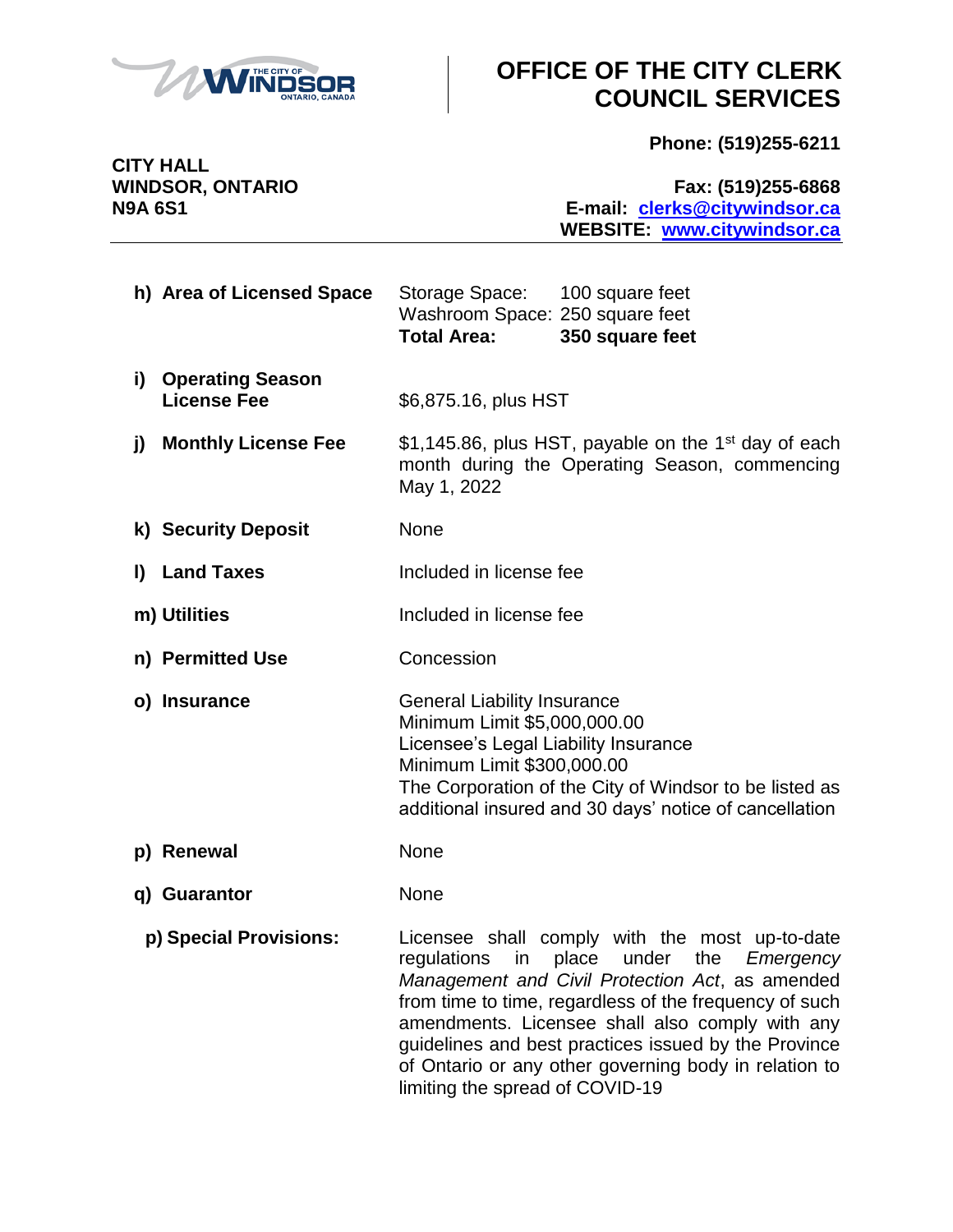

**Phone: (519)255-6211**

**WINDSOR, ONTARIO Fax: (519)255-6868 N9A 6S1 E-mail: [clerks@citywindsor.ca](mailto:clerks@citywindsor.ca) WEBSITE: [www.citywindsor.ca](http://www.citywindsor.ca/)**

> Licensee acknowledges and assumes responsibility for complying with the *Reopening Ontario (A Flexible Response to COVID-19) Act, 2020*, S.O. 2020, c. 17, as may be amended from time to time, and all regulations, rules, and orders issued thereunder, including, without limitation, any masking requirements, physical distancing requirements, capacity limits, and proof of vaccination requirements (the "**COVID Rules**"). Licensee further agrees to indemnify and hold harmless The Corporation of the City of Windsor from any and all liability, fines, loss, claims, demands, costs and expenses arising in any way from any failure to comply with the COVID Rules shall comply with the most up-to-date regulations in place under the *Emergency Management and Civil Protection Act*, as amended from time to time, regardless of the frequency of such amendments. Licensee shall also comply with any guidelines and best practices issued by the Province of Ontario or any other governing body in relation to limiting the spread of COVID-19

> The Licensee can access the Licensed Space during the regular operational hours of the Park, in accordance with City By-law No. 131-2019

> The Licensee is granted a non-exclusive license through Reaume Park during the Term, strictly for the purpose of accessing the Licensed Space

> The Licensee is responsible for cleaning and maintaining the washroom space within the Licensed Space at its own cost; and,

II. THAT the Chief Administrative Officer and City Clerk **BE AUTHORIZED** to sign a License Renewal Agreement, to be satisfactory in form to the City Solicitor, in content to the Lease Administrator and the Executive Director of Recreation & Culture, and in financial content to the City Treasurer.

**CITY HALL**